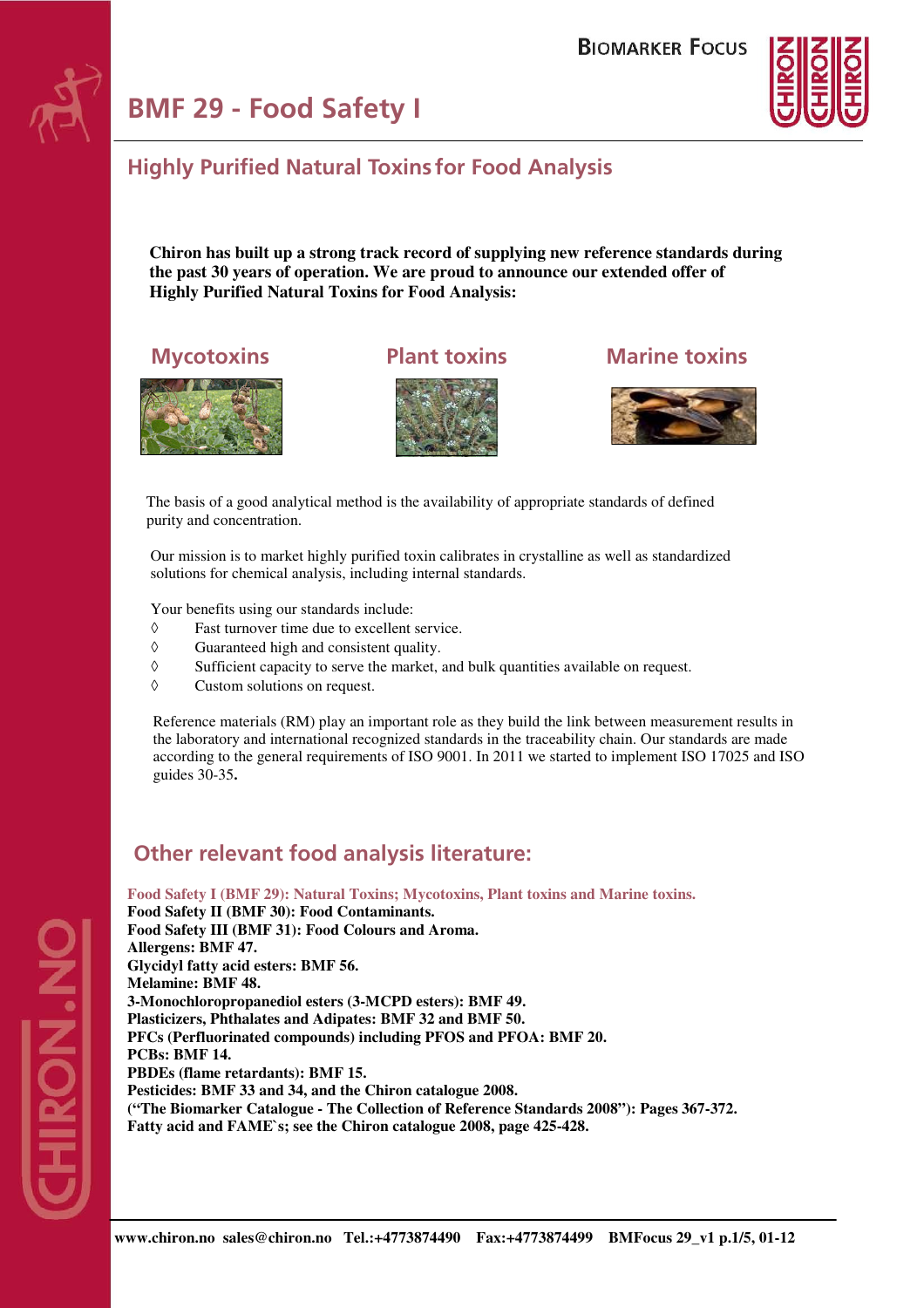

# **Mycotoxins**



**ONIFO** 

**Calibrant solutions, Neat standards, Matrix reference materials.** 

| $2240.17 - 100 - AN*$ | 3-Acetyldeoxynivalenol                             | 3-AcDON          | $100\mu$ g/mL                              | acetonitrile | 1mL              |
|-----------------------|----------------------------------------------------|------------------|--------------------------------------------|--------------|------------------|
| $3630.17 - 25 - AN*$  | U{13C17}-3-Acetyl-<br>dexoynivalenol               |                  | $25\mu$ g/mL                               | acetonitrile | 1.2mL            |
| 2247.17-100-AN        | 15-Acetyldeoxynivalenol                            | 15-AcDON         | $100\mu$ g/mL                              | acetonitrile | 1mL              |
| 2233.17-2-AN*         | Aflatoxin B1                                       | AFB1             | $2\mu$ g/mL                                | acetonitrile | 1mL              |
| 8634.17-05-AN         | U{13C17}-Aflatoxin B1                              |                  | $0.5\mu$ g/mL                              | acetonitrile | 1.2mL            |
| 2234.17-050-AN*       | Aflatoxin B2                                       | AFB <sub>2</sub> | $0.5 \mu$ g/ml                             | acetonitrile | 1mL              |
| 9262.17-050-AN        | U{13C17}-Aflatoxin B2                              |                  | $0.5 \mu g/mL$                             | acetonitrile | 1.2mL            |
| 2235.17-2-AN*         | Aflatoxin G1                                       | AFG1             | $2\mu$ g/mL                                | acetonitrile | 1mL              |
| 9263.17-050-AN        | U{13C17}-Aflatoxin G1                              |                  | $0.5\mu$ g/ml                              | acetonitrile | 1.2mL            |
| 2236.17-050-AN*       | Aflatoxin G2                                       | AFG2             | $0.5 \mu g/ml$                             | acetonitrile | 1mL              |
| 9264.17-050-AN        | U{13C17}-Aflatoxin G2                              |                  | $0.5 \mu g/ml$                             | acetonitrile | 1.2mL            |
| 2237.17-050-AN        | Aflatoxin M1                                       | AFM1             | $0.5 \mu$ g/ml                             | acetonitrile | 1mL              |
| 2237.17-050-5AN       | Aflatoxin M1                                       | AFM1             | $0.5 \mu g/ml$                             | acetonitrile | 5mL              |
| 3769.17-1MG           | Aflatoxin M2                                       | AFM2             | neat                                       | neat         | 1mg              |
| 8516-100-5dried       | Agroclavine                                        |                  | $100 \mu g/ml$ , dried<br>down             | dried down   | 5mL              |
| 9248.14-100-dried     | Alternariol                                        |                  | $100\mu$ g/mL                              | dried down   | 1mL              |
| 9249.15-100-dried     | Alternariol methyl ether                           |                  | $100\mu$ g/mL                              | dried down   | 1mL              |
| 9251.13-100-AN        | Citrinin                                           |                  | $100 \mu g/mL$                             | acetonitrile | 1mL              |
| 9250.23-100-dried     | Citreoviridin                                      |                  | $100 \mu g/mL$                             | dried down   | 1mL              |
| 2245.15-50-AN         | Deepoxy-deoxynivalenol                             | $DOM-1$          | $50\mu$ g/mL                               | acetonitrile | 1mL              |
| 2245.15-50-5AN        | Deepoxy-deoxynivalenol                             | $DOM-1$          | $50\mu$ g/mL                               | acetonitrile | 5mL              |
| 2239.15-100-AN*       | Deoxynivalenol                                     | <b>DON</b>       | $100\mu$ g/mL                              | acetonitrile | 1mL              |
| 3629.21-50-AN         | Deoxynivalenol-3-glucoside                         |                  | $50 \mu g/mL$                              | acetonitrile | 1mL              |
| 3627.15-25-AN         | U{13C15}-Deoxynivalenol                            |                  | $25\mu$ g/mL                               | acetonitrile | 1.2mL            |
| 3802-100G             | Maize fluor, Deoxynivalenol 474<br>$+/-30\mu$ g/kg |                  | 474 +/- 30µg/kg                            |              | 100 <sub>g</sub> |
| 8531-100G             | Wheat fluor, Deoxynivalenol<br>1062+/-116µg/kg     |                  | 1062+/- 116µg/kg                           |              | 100 <sub>g</sub> |
| 2249.19-100-AN        | Diacetoxyscirpenol                                 | <b>DAS</b>       | $100\mu$ g/mL                              | acetonitrile | 1mL              |
| 2249.19-100-5AN       | Diacetoxyscirpenol                                 | DAS              | $100\mu$ g/mL                              | acetonitrile | 5mL              |
| 9252.35-100-5dried    | Dihydroergocristine                                |                  | $100\mu$ g/mL                              | dried down   | 5mL              |
| 9253.32-25-5dried     | Ergocorninine                                      | Isoergocornine   | $25\mu$ g/mL                               | dried down   | 1mL              |
| 8518.35-100-5dried    | Ergocristine                                       |                  | 100µg/mL, dried<br>down                    | dried down   | 5mL              |
| 9254.35-25-5dried     | Ergocristinine                                     | Isoergocristine  | $25\mu$ g/mL                               | dried down   | 5mL              |
| 3765.32-100-ME        | Ergocryptine                                       |                  | $100\mu$ g/mL                              | methanol     | 1mL              |
| 3765.32-100-5dried    | Ergocryptine                                       |                  | 100µg/mL, dried<br>down                    | dried down   | 5mL              |
| 9255.32-25-5dried     | Ergocryptinine                                     | Isoergocryptine  | $25\mu$ g/mL                               | dried down   | 5mL              |
| 8519.19-100-5dried    | Ergometrine                                        |                  | 100µg/mL, dried<br>dried down<br>down      |              | 5mL              |
| 8520.30-100-5dried    | Ergosine                                           |                  | 100µg/mL, dried<br>dried down<br>down      |              | 5mL              |
| 8521.33-100-5dried    | Ergotamine                                         |                  | $100\mu$ g/mL, dried<br>dried down<br>down |              | 5mL              |
| 9256.33-25-5dried     | Ergotaminine                                       | Isoergotamine    | $25\mu$ g/mL                               | dried down   | 5mL              |
| 8522-100-AN           | Fumagillin                                         |                  | $100\mu$ g/mL                              | acetonitrile | 1mL              |
|                       |                                                    |                  |                                            |              |                  |

PON.NO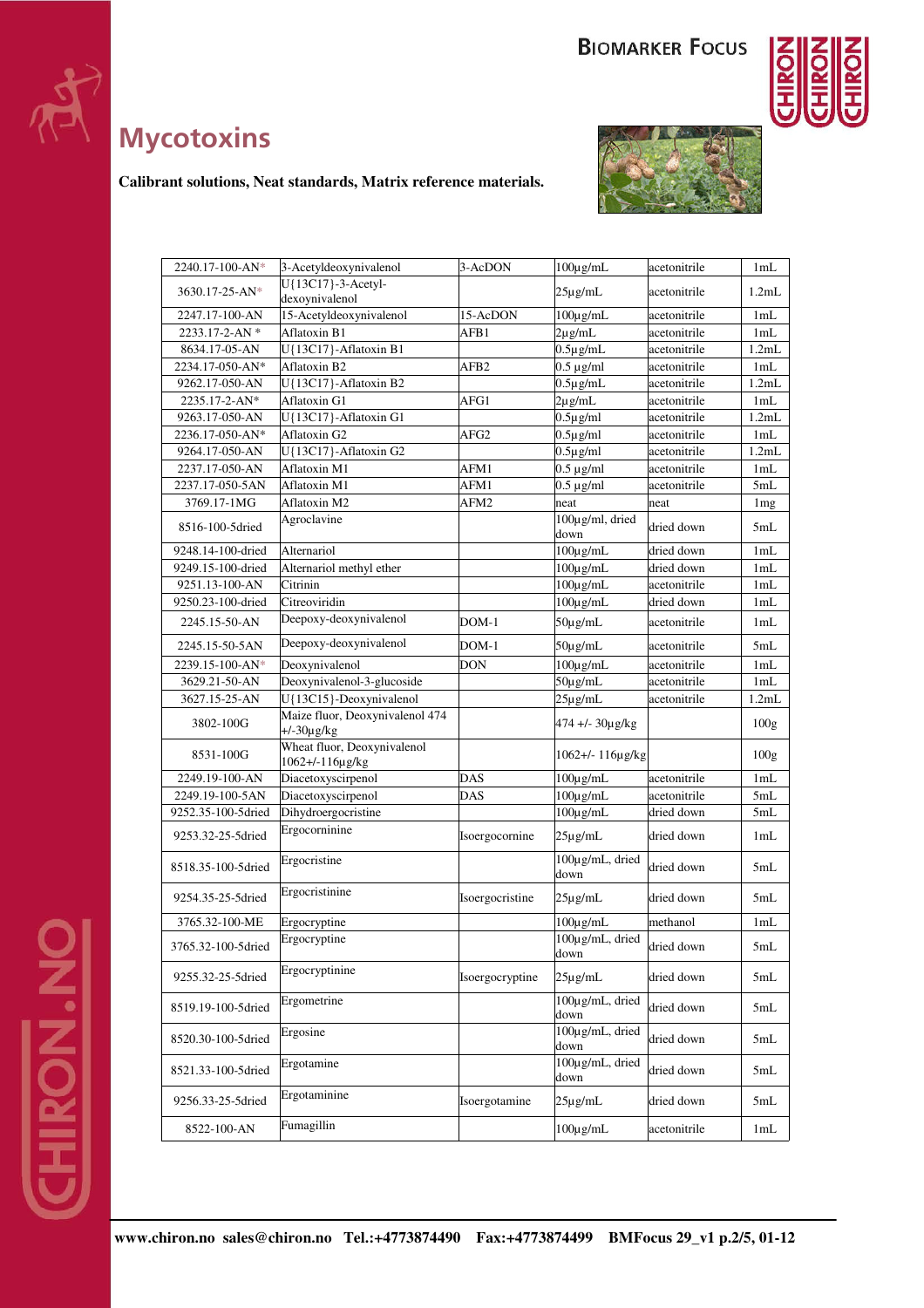



| $2244.34 - 50$ -MX $*$           | Fumonisin B1               | FB1             | $50\mu$ g/mL                   | acetonitrile/water<br>(50/50) | 1mL              |
|----------------------------------|----------------------------|-----------------|--------------------------------|-------------------------------|------------------|
| 2246.34-50-MX                    | Fumonisin B2               | FB <sub>2</sub> | $50\mu$ g/mL                   | acetonitrile/water<br>(50/50) | 1mL              |
| 2246.34-50-5MX                   | Fumonisin B2               | FB <sub>2</sub> | $50\mu$ g/mL                   | acetonitrile/water<br>(50/50) | 5mL              |
| 3626.34-50-MX                    | <b>Fumonisin B3</b>        | FB3             | 50µg/mL                        | acetonitrile/water<br>(50/50) | 1mL              |
| 3625.34-25-AN                    | U{13C34}-Fumonisin B1      |                 | $25\mu$ g/mL                   | acetonitrile                  | 1.2mL            |
| 8535.34-10-AN                    | U{13C34}-Fumonisin B2      |                 | $10\mu$ g/mL                   | acetonitrile                  | 1.2mL            |
| 8536.34-10-AN                    | U{13C34}-Fumonisin B3      |                 | $10\mu$ g/mL                   | acetonitrile                  | 1.2mL            |
| 2243.17-100-AN $*$               | Fusarenon-X                | FusX            | $100\mu$ g/mL                  | acetonitrile                  | 1mL              |
| 8523.13-100-AN                   | Gliotoxin                  |                 | $100\mu$ g/mL                  | acetonitrile                  | 1mL              |
| 2248.22-100-AN                   | HT-2 Toxin                 | $HT-2$          | $100 \mu g/mL$                 | acetonitrile                  | 1mL              |
| 2248.22-100-5AN                  | HT-2 Toxin                 | $HT-2$          | $100\mu$ g/mL                  | acetonitrile                  | 5mL              |
| 3635.22-25-AN                    | U{13C22}-HT-2 Toxin        |                 | $25\mu$ g/mL                   | acetonitrile                  | 1.2mL            |
| 9258.6-100-dried                 | Kojic acid                 |                 | $100\mu$ g/mL                  | dried down                    | 1mL              |
| 9259.23-100-dried                | Meleagrin                  |                 | $100\mu$ g/mL                  | dried down                    | 1mL              |
| 2968.23-25-AN                    | U{15N5}-Meleagrin          |                 | $25\mu$ g/mL                   | acetonitrile                  | 1.2mL            |
| 8524.4-100-MX                    | Moniliformin               |                 | $100\mu$ g/mL                  | acetonitrile/water<br>(50/50) | 1mL              |
| 8376.17-100-AN                   | Mycophenolic acid          |                 | $100\mu$ g/mL                  | acetonitrile                  | 1mL              |
| 8376.17-100-5AN                  | Mycophenolic acid          |                 | $100 \mu g/mL$                 | acetonitrile                  | 5mL              |
| 9265.17-100-AN                   | U{13C17}-Mycophenolic acid |                 | $100\mu$ g/mL                  | acetonitrile                  | 1.2mL            |
| 2242.19-100-AN*                  | Neosolaniol                | NEO             | $100\mu$ g/mL                  | acetonitrile                  | 1mL              |
| 2230.15-100-AN*                  | Nivalenol                  | NIV             | $100 \mu g/mL$                 | acetonitrile                  | 1mL              |
| 2231.20-10-AN*                   | Ochratoxin A               |                 | $10 \mu g/mL$                  | acetonitrile                  | 1mL              |
| 3638.20-10-AN                    | U{13C20}-Ochratoxin A      |                 | $10\mu$ g/mL                   | acetonitrile                  | 1.2mL            |
| 8533-100G                        | Wheat Flour, Ochratoxin A  |                 | $2.7 +/- 1.0 \mu$ g/kg         |                               | 100g             |
| 8525.20-10-AN                    | Ochratoxin B               |                 | $10\mu$ g/mL                   | acetonitrile                  | 1mL              |
| 8526.11-10-AN                    | Ochratoxin-alpha           |                 | $10\mu g/mL$                   | acetonitrile                  | 1mL              |
| 2232.7-100-AN *                  | Patulin                    |                 | $100\mu$ g/mL                  | acetonitrile                  | 1mL              |
| 8876.7-25-AN                     | U{13C7}-Patulin            |                 | $25\mu$ g/mL                   | acetonitrile                  | 1.2mL            |
| 8527.27-100-AN                   | Paxilline                  |                 | $100\mu$ g/mL                  | acetonitrile                  | 1mL              |
| 8528.8-100-AN                    | Penicillic acid            |                 | $100\mu$ g/mL                  | acetonitrile                  | 1mL              |
| 9260.22-100-dried                | Roquefortine C             |                 | $100\mu$ g/mL                  | dried down                    | 1mL              |
| 9267.22-25-AN                    | U{13C22}-Roquefortine C    |                 | $25\mu$ g/mL                   | acetonitrile                  | 1.2mL            |
| 8378.18-50-AN*                   | Sterigmatocystine          |                 | $50\mu$ g/mL                   | acetonitrile                  | 1mL              |
| 9266.18-25-AN                    | U{13C18}-Sterigmatocystine |                 | $25\mu$ g/mL                   | acetonitrile                  | 1.2mL            |
| 3633.15-50-AN                    | T-2 Tetraol                |                 | $50\mu g/mL$                   | acetonitrile                  | 1mL              |
| 2241.25-100-AN*                  | T-2 Toxin                  | $T-2$           | $100 \mu g/mL$                 | acetonitrile                  | 1mL              |
| 3634.24-25-AN                    | U{13C24}-T-2 Toxin         |                 | $25\mu$ g/mL                   | acetonitrile                  | 1.2mL            |
| 3632.20-50-AN                    | T-2 Triol                  |                 | $50\mu$ g/mL                   | acetonitrile                  | 1mL              |
| 9261.22-100-dried                | Tentoxin                   |                 | $100 \mu g/mL$                 | dried down                    | 1mL              |
| 9262.10-100-dried                | Tenuazonic acid            |                 | $100\mu g/mL$                  | dried down                    | 1mL              |
| 8376.15-25-AN                    | Verrucarol                 |                 | $25\mu$ g/mL                   | acetonitrile                  | 1mL              |
| 8529.27-100-AN<br>8530.23-100-AN | Verruculogen<br>Wortmannin |                 | $100\mu$ g/mL                  | acetonitrile<br>acetonitrile  | 1mL              |
|                                  | α-Zearalanol               |                 | $100\mu\text{g/mL}$            |                               | 1mL              |
| 8517.18-10-AN<br>2250.18-10-5AN  | α-Zearalenol               | Zeranol         | $10 \mu g/mL$<br>$10 \mu g/mL$ | acetonitrile                  | 1mL<br>1mL       |
| 2796.18-10-AN                    | <b>ß-Zearalanol</b>        | Taleranol       | $10 \mu g/mL$                  | acetonitrile                  | 1mL              |
| 2251.18-10-AN                    | β-Zearalenol               |                 | $10 \mu g/mL$                  | acetonitrile                  | 1mL              |
| 2252.18-10-AN                    | Zearalanone                |                 | $10 \mu g/mL$                  | acetonitrile                  | 1mL              |
| 2238.18-100-AN*                  | Zearalenone                | ZON             | $100\mu$ g/mL                  | acetonitrile                  | 1mL              |
| 8635.18-25-AN                    | U{13C18}-Zearalenone       |                 | $25\mu$ g/mL                   | acetonitrile                  | 1.2mL            |
| 3803-100G                        | Maize fluor, zearalenone   |                 | $60 + (-9)$ µg/kg              |                               | 100 <sub>g</sub> |
|                                  |                            |                 |                                |                               |                  |

\* Also delivered in 5mL and 5 MG neat.

\* Also delivered in 5 mL and 5 MG / 10 MG neat.

**PON.NO**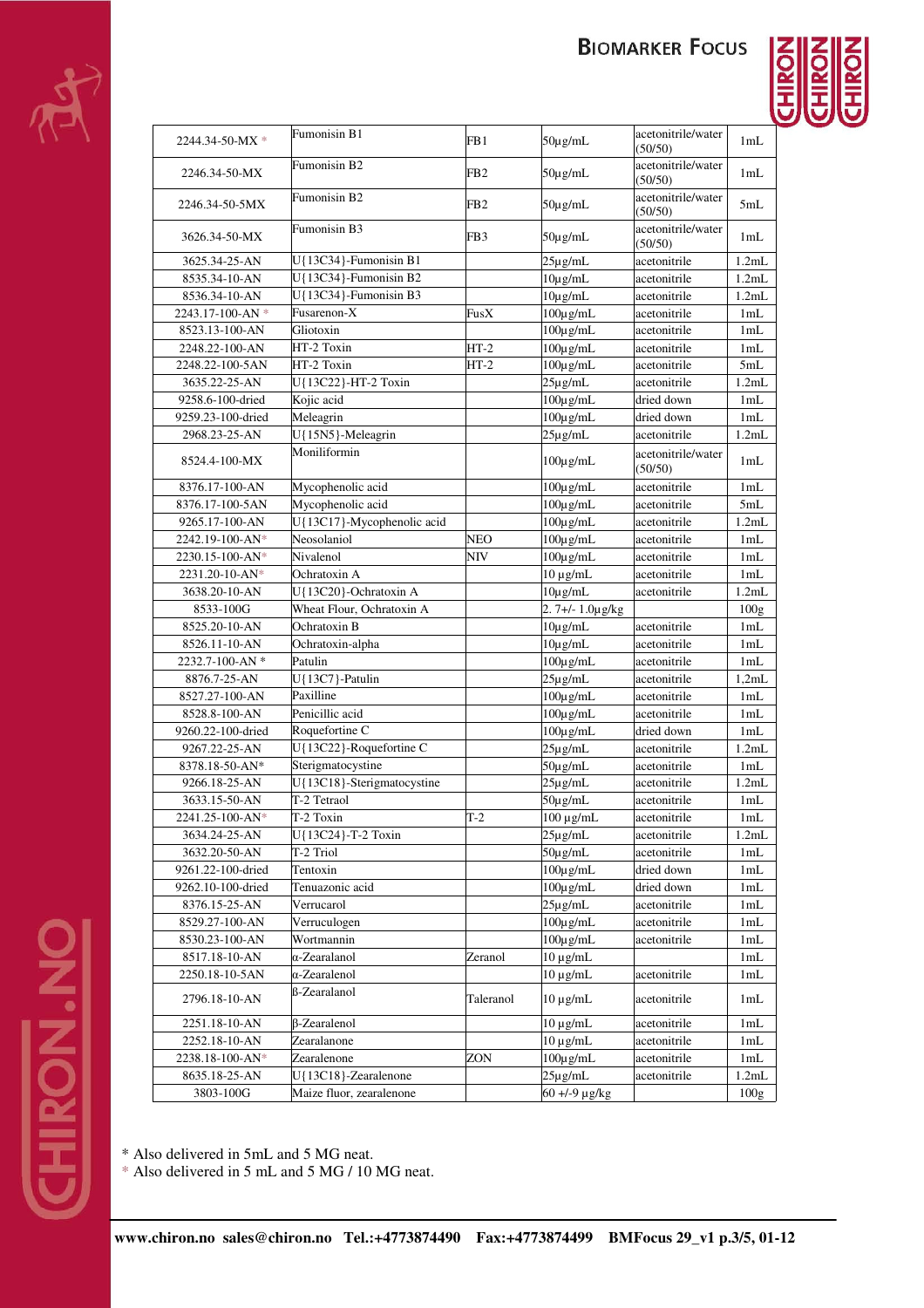



## **Mycotoxin calibrant mixtures**

| $S-4296-ASS-AN/$<br>S-4296-ASS-5AN | MIX 1 Aflatoxins mixture;<br>AFB1&AFG1,AFB2&AFG2<br>$2 \mu$ g/mL; 0,5 $\mu$ g/mL                                      | Mixture in acetonitrile,<br>available in $1 \text{ mL}$ and $5 \text{ mL}$ .        |
|------------------------------------|-----------------------------------------------------------------------------------------------------------------------|-------------------------------------------------------------------------------------|
| $S-4297-100-AN/$<br>S-4297-100-5AN | MIX 2 B-Trichothecenes mixture,<br>DON, NIV, 3AcDON & 15-DON;                                                         | 100 μg/mL each in acetonitile,<br>available in $1 \text{ mL}$ and $5 \text{ mL}$ .  |
| S-4298-50-MX/<br>S-4298-50-5MX     | MIX 3 Fumonisins mixture, FB1&FB2                                                                                     | 50 μg/mL in acetonitrile/water,<br>available in $1 \text{ mL}$ and $5 \text{ mL}$ . |
| $S-4531-10-AN/$<br>$S-4531-10-5AN$ | MIX 4 A+B-Trichothecenes+Zearalenone<br>3AcDON, DON, NIV, FusX, HT-2, T-2, DAS, ZON                                   | 10 μg/mL each in acetonitile,<br>available in 1 mL and 5 mL                         |
| $S-4532-025-AN/$<br>S-4532-025-6AN | MIX 5 Aflatoxins mixture,<br>AFB1&AFG1AFB2&AFG2                                                                       | $0.25 \mu$ g/mL each in acetonitrile,<br>available in 1 mL and 6 mL                 |
| S-4533-100-5dried                  | MIX 6 Ergotalkaloids mixture of Ergocornine, Er-<br>gocrisitine, Ergocryptine, Ergometrine, Ergosine, Ergo-<br>tamine | $100 \mu$ g/mL, 5 mL dried down                                                     |

### **Plant and other natural toxins in food**



|                | Toxic pyrrolizidine alkaloids |               |                                      |
|----------------|-------------------------------|---------------|--------------------------------------|
| 3914.16-100-ME | Crotaline                     | Monocrotaline | 100 μg/mL in methanol, 1 mL          |
| 8021.16-100-ME | Heliotrine                    |               | 100 μg/mL in methanol, 1 mL          |
| 8035.21-100-ME | Lasiocarpine                  |               | 100 μg/mL in methanol, 1 mL          |
| 3817.18-100-ME | Retrorcine                    |               | 100 μg/mL in methanol, 1 mL          |
| 3818.18-100-ME | Senecionine                   |               | 100 μg/mL in methanol, 1 mL          |
| 3819.18-100-ME | Seneciphylline                |               | 100 μg/mL in methanol, 1 mL          |
|                | <b>Solanine</b>               |               |                                      |
| 3865.45-2MG    | Solanine                      |               | 2 mg neat                            |
| 3865.45-100-AC | Solanine                      |               | $100 \mu$ g/mL in acetonitrile, 1 mL |
| 3866.27-10MG   | Solanidine                    |               | 10 mg neat                           |
|                | Coumarin                      |               |                                      |
| 3867.9-K-ME    | Coumarin                      |               | 1000 μg/mL in methanol, 1 mL         |
| 3868.9-K-ME    | Coumarin-d4                   |               | 1000 μg/mL in methanol, 1 mL         |
| 8941.10-100MG  | Coniferaldehyde               |               | 100 mg neat                          |
| 3869.9-1ML     | Cinnamaldehyde                |               | 1 mL neat                            |
| 3870.7-1ML     | Benzaldehyde                  |               | 1 mL neat                            |
| 3900.10-1ML    | Eugenol                       |               | 1 mL neat                            |
| 3872.6-KIT     | Coumarin Kit                  |               | One of each above                    |